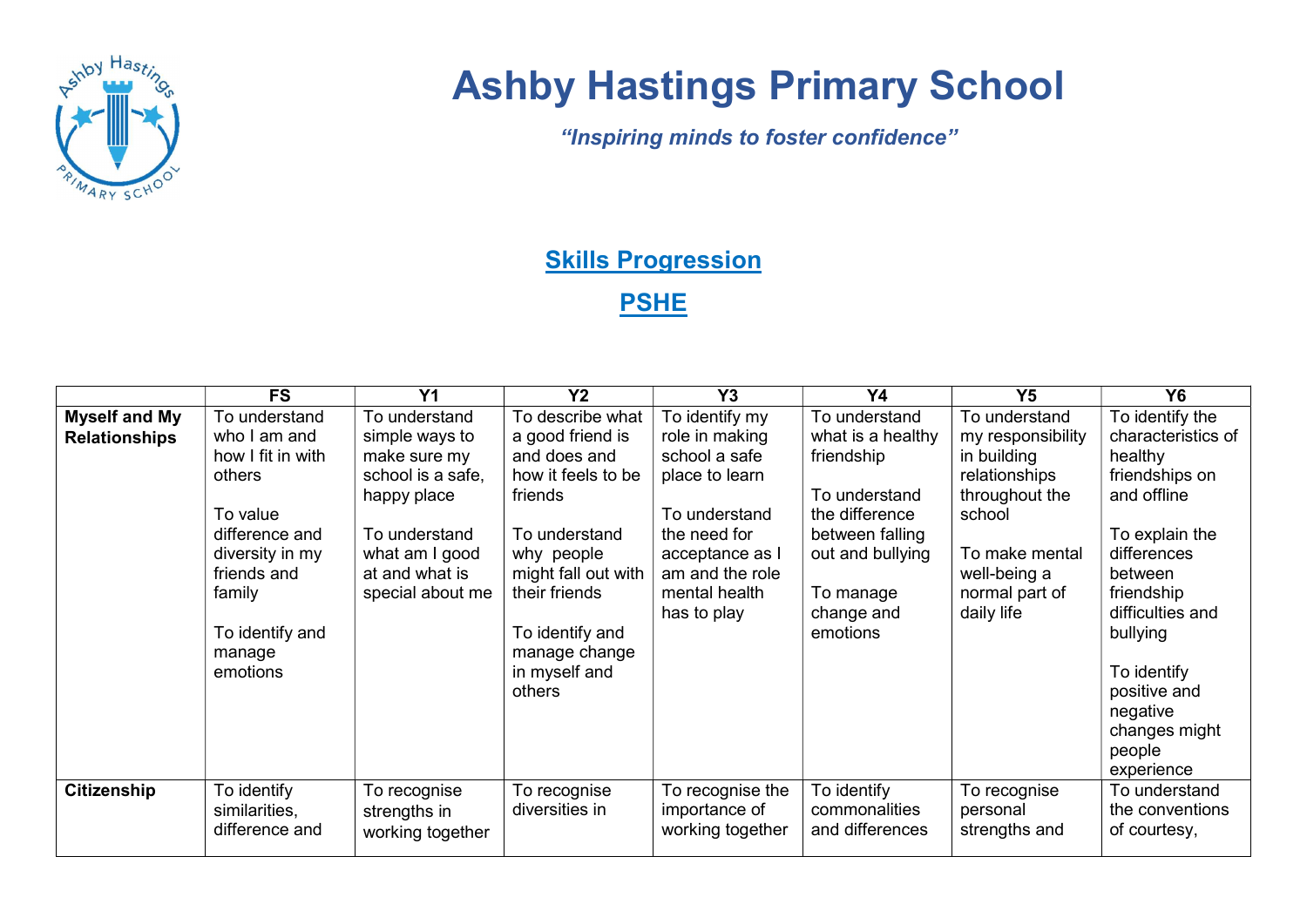|                                                                  | diversity<br>To identify my<br>role in my world                  | To understand<br>rights, rules and<br>responsibilities                                                                                                            | other<br>communities                                                                                                                                                                                                                                  |                                                                                                                                                                                                                                                                                                                                        | between my<br>communities                                                                                                                                                | skills and how<br>are they seen by<br>others<br>To identify how<br>people's<br>perceptions,<br>views and<br>stereotypes<br>influence<br>my sense of<br>identity                                                                                                                                                                                                                                                                  | respect and<br>manners<br>and how these<br>vary                                                                                                                                                                                                                                                                    |
|------------------------------------------------------------------|------------------------------------------------------------------|-------------------------------------------------------------------------------------------------------------------------------------------------------------------|-------------------------------------------------------------------------------------------------------------------------------------------------------------------------------------------------------------------------------------------------------|----------------------------------------------------------------------------------------------------------------------------------------------------------------------------------------------------------------------------------------------------------------------------------------------------------------------------------------|--------------------------------------------------------------------------------------------------------------------------------------------------------------------------|----------------------------------------------------------------------------------------------------------------------------------------------------------------------------------------------------------------------------------------------------------------------------------------------------------------------------------------------------------------------------------------------------------------------------------|--------------------------------------------------------------------------------------------------------------------------------------------------------------------------------------------------------------------------------------------------------------------------------------------------------------------|
| <b>Healthy and</b><br><b>Safer Lifestyles</b><br>(including RSE) | To value my<br>body<br>To identify what<br>is safe and<br>unsafe | To understand<br>safety and risk<br>To identify safe<br>use of digital<br>technology<br>(RSE) To identify<br>the main parts of<br>my body and<br>how to keep well | To identify what<br>substances<br>might enter our<br>bodies (drug<br>education)<br>To identify<br>different feelings<br>and tell others<br>how I feel in<br>regards to<br>personal safety<br>(RSE) To<br>understand how<br>babies change<br>and grow. | To manage<br>emotions in risky<br>situations<br>To identify how<br>an online identity<br>affects<br>communication<br>To understand a<br>healthy and<br>balanced diet<br>and how it<br>impacts on<br>mental health<br>(RSE)To identify<br>differences<br>between male<br>and female<br>bodies and the<br>importance of<br>keeping clean | To understand<br>medical and<br>legal drugs<br>To identify early<br>warning<br>symptoms of<br>feeling unsafe<br>To know the<br>main stages of<br>the human life<br>cycle | To take personal<br>responsibility for<br>mental, physical<br>and emotional<br>health<br>To identify the<br>principles for<br>conduct and<br>safety online<br>(RSE)To identify<br>male and female<br>sexual parts and<br>their<br><b>Functions</b><br>(RSE) To<br>understand what<br>happens to the<br>body during<br>puberty<br>To understand<br>the benefits of<br>physical activity<br>and the risks of<br>not engaging in it | To explain<br>medicines,<br>alcohol, smoking,<br>solvents and<br>illegal<br>drugs and why<br>people use them<br>To recognise my<br>own feelings and<br>how my actions<br>may<br>affect the<br>feelings of others<br>(RSE) To<br>understand<br>about how<br>babies are<br>conceived and<br>born (non-<br>statutory) |